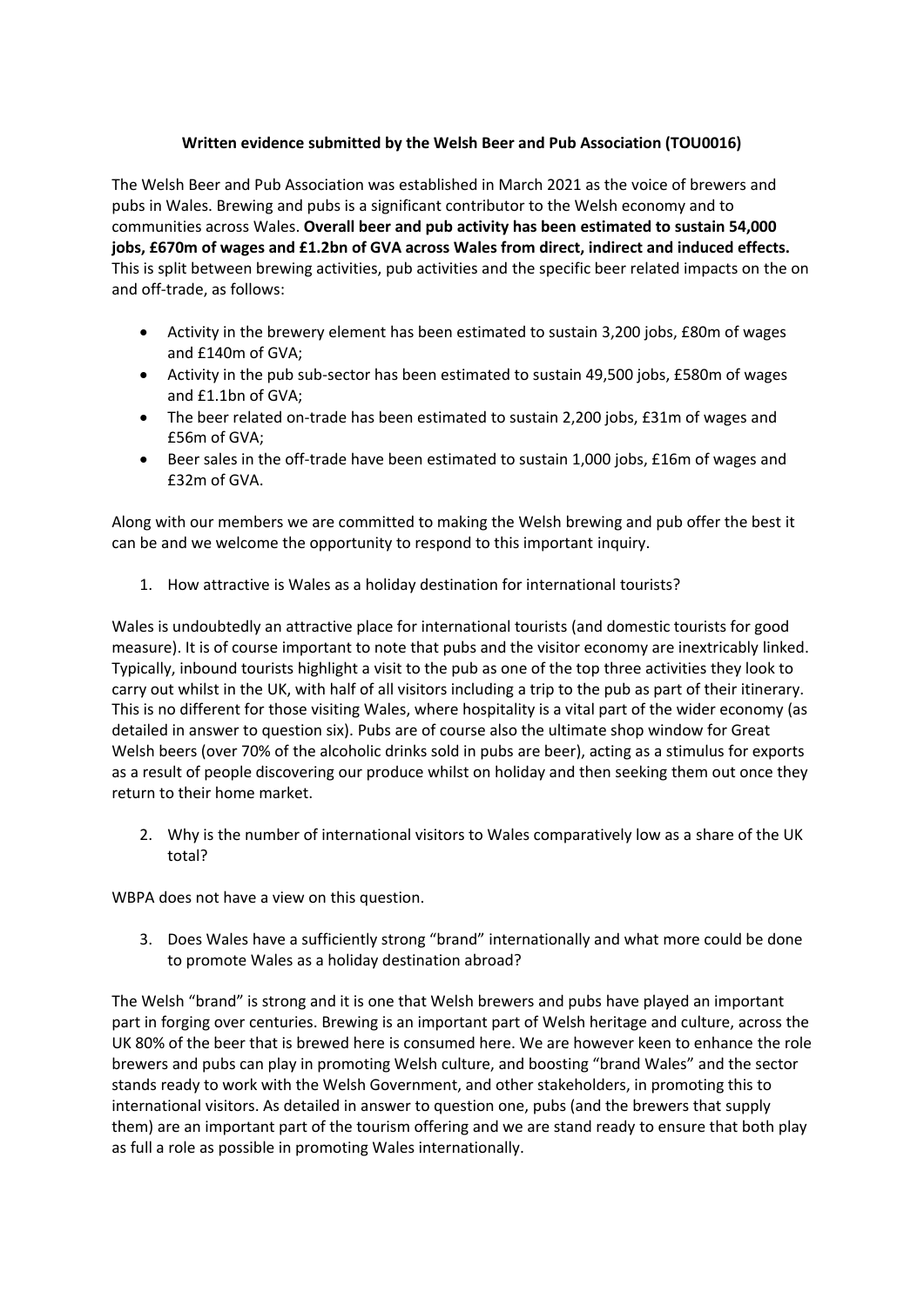4. How has the COVID-19 pandemic impacted the tourism industry in Wales?

VisitBritain estimates that the tourism industry as a whole has lost £210 billion of revenue during the pandemic caused by enforced periods of closure and restrictions on travel and socialising. The brewing and pub sector has been disproportionately impacted throughout the crisis and latest figures from CGA highlight the extent of the recovery challenge. The trading figures for pubs in Wales show trade is still down 26% in the first seven weeks of 2022 following a fall of 29% in December, compared to usual trade and following the emergence of Omicron and additional restrictions. Although Welsh Government support, totalling over £100m, was vital in securing the short-term future of pubs there is still much to be done while the recovery is nascent and fragile. The WBPA is pushing for the removal of the cap on business rates reliefs in Wales, alongside Welsh Government support on pressing Westminster for lower beer duty rates and permanent level of lower VAT for the hospitality sector.

5. What will be the impact of a return to the 20% rate of VAT from April 2022 for the tourism industry in Wales?

The WBPA has been a leading voice in calling for the extension of the 12.5% rate of VAT and indeed making this a permanent rate for hospitality. If VAT reverts to 20% in April 2022 the rate on visitor accommodation will be higher than every other country in Europe (except Denmark) and nearly double the EU average.

Alongside industry partners the WBPA published a report in February 2022 which outlines the potential benefits of extending the lower rate. The report confirms the findings of previous reports over nearly 3 decades that demonstrate how reduced VAT on hospitality and tourism will lead to strengthening and expansion of the sector and, over time, higher revenues for HM Treasury.

According to modelling, a permanent rate of 12.5% VAT will set off a virtuous cycle of industry investment and growth. For Wales specifically the return on investment of this change would be a net benefit of almost 11,000 jobs and over £250m in additional business turnover.

Headline results from this 2022 analysis of the impact of VAT applied to hospitality and tourism at 12.5% rather than 20% are as follows:

- Jobs created over 5 years 182,400
- Jobs created over 10 years 286,850
	- For Wales specifically this would be 10,800 jobs
- Additional turnover over 5 years £4.9 billion
- Additional turnover over 10 years £7.7 billion
	- For Wales specifically this would be £270m
- Years for UK Government to see positive returns on its investment less than 5 years
- Net present value of fiscal gains for HM Treasury over 10 years £4.6 billion

Regional analysis demonstrates that maintaining a permanently reduced rate of VAT on hospitality and tourism will benefit all parts of the UK, thereby assisting the Government's 'levelling up' agenda. Maintaining a reduced rate of VAT for hospitality and tourism would be highly popular with, and advantageous to, virtually all UK residents. Once coronavirus restrictions and fears are removed, reduced VAT will lower prices, so eating out, day trips, short breaks and holidays become cheaper for UK residents and an incentive to overseas residents to visit Britain. The full VAT report can be found [here.](https://beerandpub.com/wp-content/uploads/2022/02/The-Impact-of-Reduced-VAT-on-UK-Hospitality-Tourism-SUMMARY-REPORT-February-2022.pdf)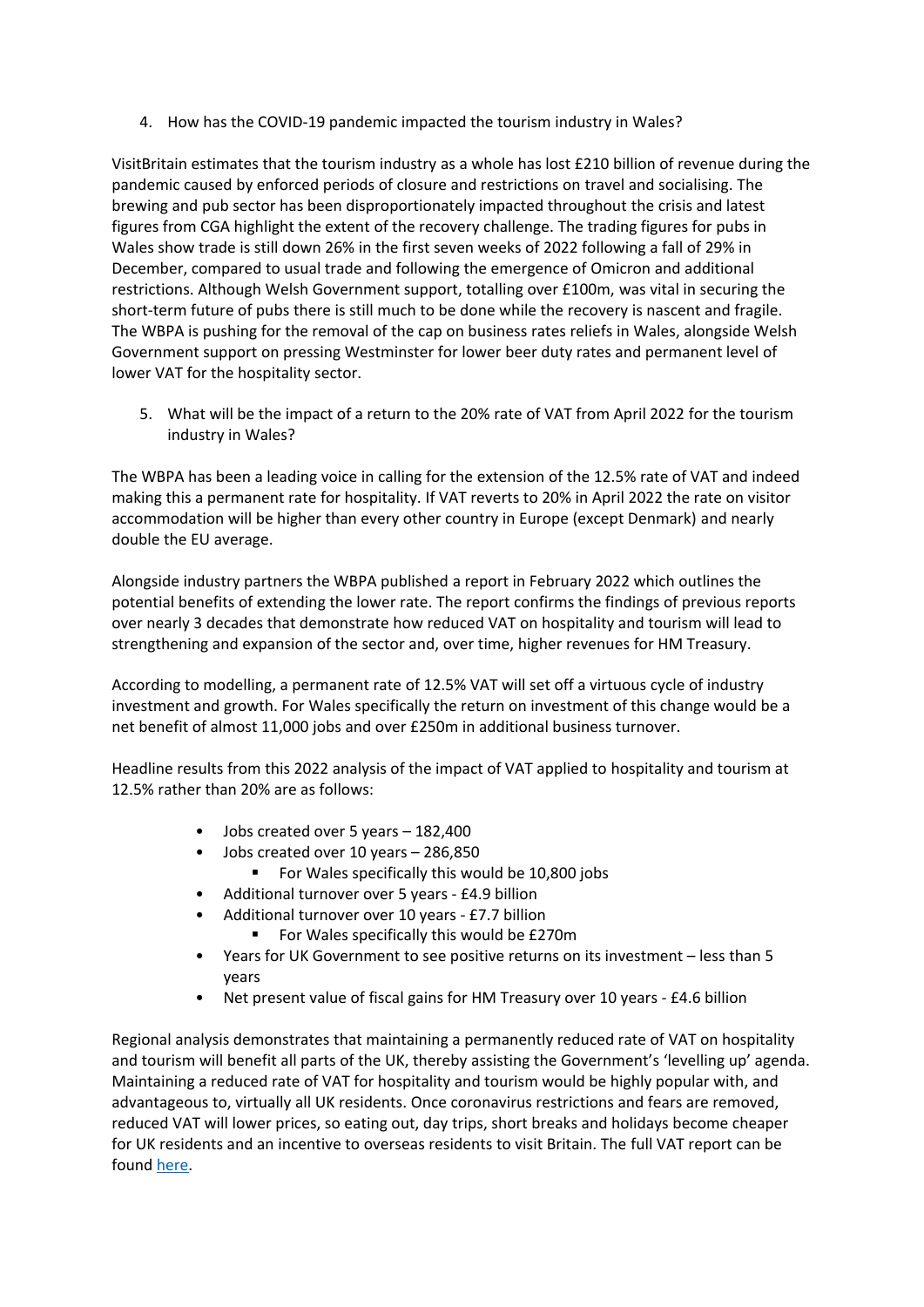6. What would be the potential implications for Wales' attractiveness to international visitors of a tourism levy?

The impact of this would be damaging, and significantly so. The WBPA urges Welsh Government not to pursue this policy. More than 9% of the workforce in Wales is now employed in tourism which amounts to over 130,000. Wales attracts around 11 million overnight visitors to Wales a year – this equates to around three visitors to every resident in Wales. In total, the tourism spend amounts to £6.3bn and the gross value added from tourism is over £3bn. It is estimated that well over 11,000 businesses are engaged in the tourism sector in Wales. There are almost one million international visits every year, ten million overnight GB stays and 96m day visits (these numbers are all pre-COVID). In summary then, the tourism industry is absolutely vital to the wider health of the Welsh economy and any moved to restrict this – and a tax on tourism would inevitably act as a restriction – would negatively impact this.

7. What steps are needed post-pandemic for the tourism sector in Wales to recover and grow its international appeal?

A recent WBPA study conducted by Oxford Economics calculated that, despite the very significant Government investment in the sector during Covid, over eight hundred pubs closed their doors for good during this time across the UK (75 in Wales). Many profitable brewing businesses have been lost. For the remainder of the sector, debt levels have spiralled, and the future is very uncertain. As key financial support measures are now withdrawn, trading levels have still not returned to prepandemic levels, costs are rising sharply, and confidence among many pub goers remains fragile. The sector took on £1.2 billion in debt, equivalent to £25,000 per pub, while the sector suffered a turnover loss of £14.5 billion, for Wales alone this amounts to almost £1bn (£956m) in lost turnover over the course of the pandemic. There is a real risk that debt levels will become unsustainable, and cash will run out. Thousands of pubs remain at risk, undermining the foundation of local economies and ambitions to level up the UK which could result in a tragedy for the health and wellbeing of communities, as well as for our city centres and high streets. More than ever, we need Governments to continue to invest in the sector as current support measures are now ending. We are determined to come through the pandemic and resume a world-leading pub and brewing offer. The sector can be an economic powerhouse that plays a positive role in our communities, is a force for good for our mental health and sociability, and an employer of a disproportionately high number of young adults.

That is why the WBPA is urging Welsh Government to support calls to:

- Mitigate the energy cost crisis through the extension of the energy price cap to small businesses and supply to joint residential and commercial premises. Support guaranteed, contracted energy supply at a fair rate and without the need for security deposits or levies.
- Extend the lower VAT rate for food and drinks sold in pubs and the wider hospitality sector with a view to making this permanent.
- Reduce the overall burden of beer duty over time. Ensure Alcohol Duty Review proposals are in force by no later than February 2023, with an increase in the lowerstrength threshold for beer from 3.4% to 3.5% abv and a container size of 20 litres or above for the draught beer reduction.
- Reduce the disproportionate burden on hospitality businesses through either a permanent specific sector multiplier or a high streets relief, bring forward an Online Sales Tax to offset the cost of pubs' rates and provide for a fairer business tax